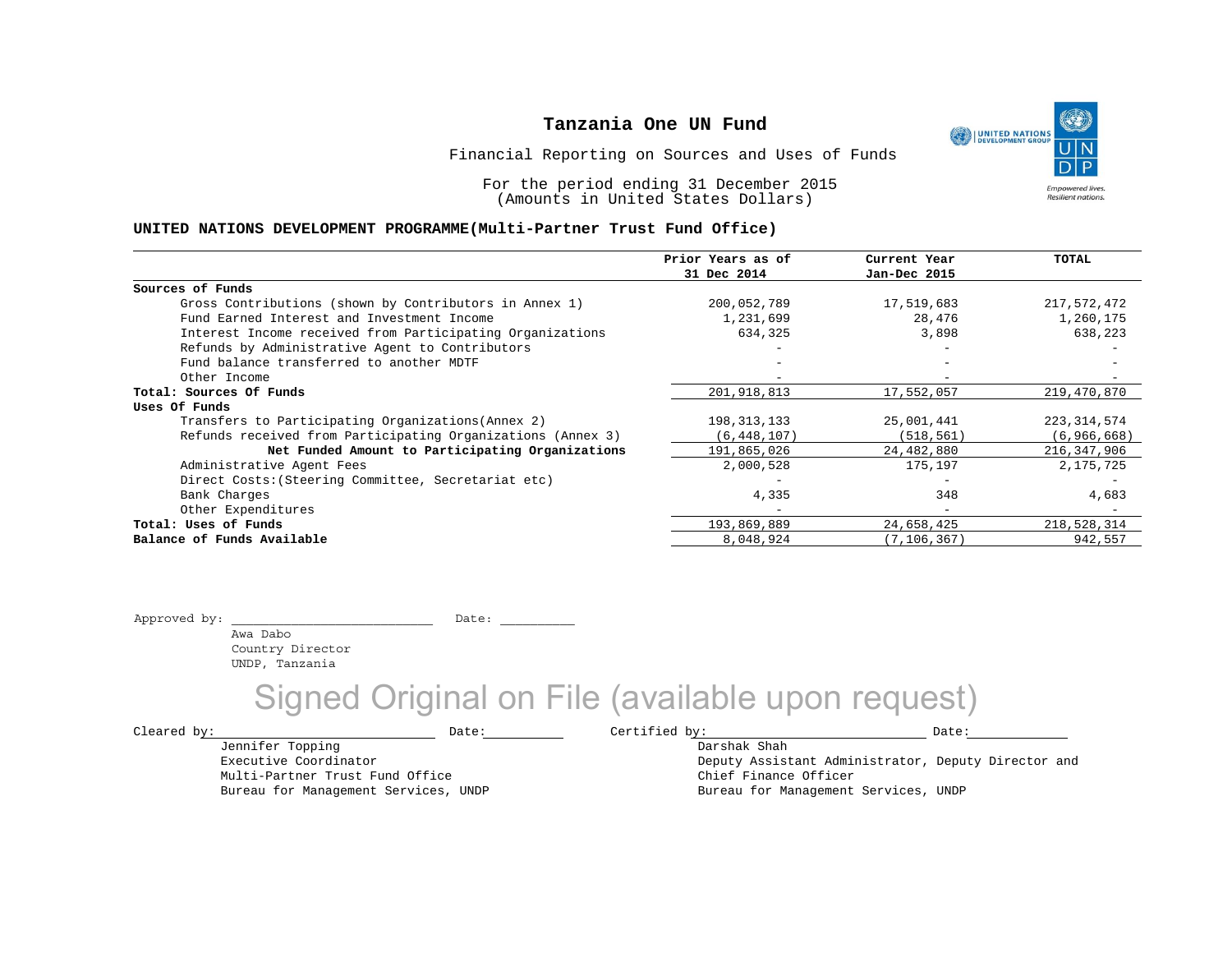

Financial Reporting on Sources and Uses of Funds

For the period ending 31 December 2015 (Amounts in United States Dollars)

### **UNITED NATIONS DEVELOPMENT PROGRAMME(Multi-Partner Trust Fund Office)**

#### **Annex - 1: Gross Contributions**

|                                | Prior Years as of | Current Year                 | TOTAL        |
|--------------------------------|-------------------|------------------------------|--------------|
|                                | 31 Dec 2014       | Jan-Dec 2015                 |              |
| Contributors                   |                   |                              |              |
| CANADIAN INTERNATIONAL DEVELOP | 42,530,075        | 3, 172, 365                  | 45,702,441   |
| DEPARTMENT FOR INT'L DEVELOPME | 27,850,153        |                              | 27,850,153   |
| Delivering Results Together    | 750,000           | 1,500,000                    | 2,250,000    |
| Expanded DaO Funding Window    | 41,917,000        | $\qquad \qquad \blacksquare$ | 41,917,000   |
| GOVERNMENT OF FINLAND          | 10,726,800        | $\qquad \qquad \blacksquare$ | 10,726,800   |
| GOVERNMENT OF NETHERLANDS      | 10,612,335        | $\qquad \qquad \blacksquare$ | 10,612,335   |
| GOVERNMENT OF NORWAY           | 23,362,291        | 4,272,190                    | 27,634,481   |
| GOVERNMENT OF SPAIN            | 6,000,000         | -                            | 6,000,000    |
| IRISH AID                      | 10,443,974        | $\overline{\phantom{0}}$     | 10,443,974   |
| SWEDISH INT'L DEVELOPMENT COOP | 20,621,103        | 8,575,128                    | 29, 196, 231 |
| SWISS AGY FOR DEVELOPMENT & CO | 5,239,058         | $\overline{\phantom{0}}$     | 5,239,058    |
| Total: Contributions           | 200,052,789       | 17,519,683                   | 217,572,472  |

# Signed Original on File (available upon request)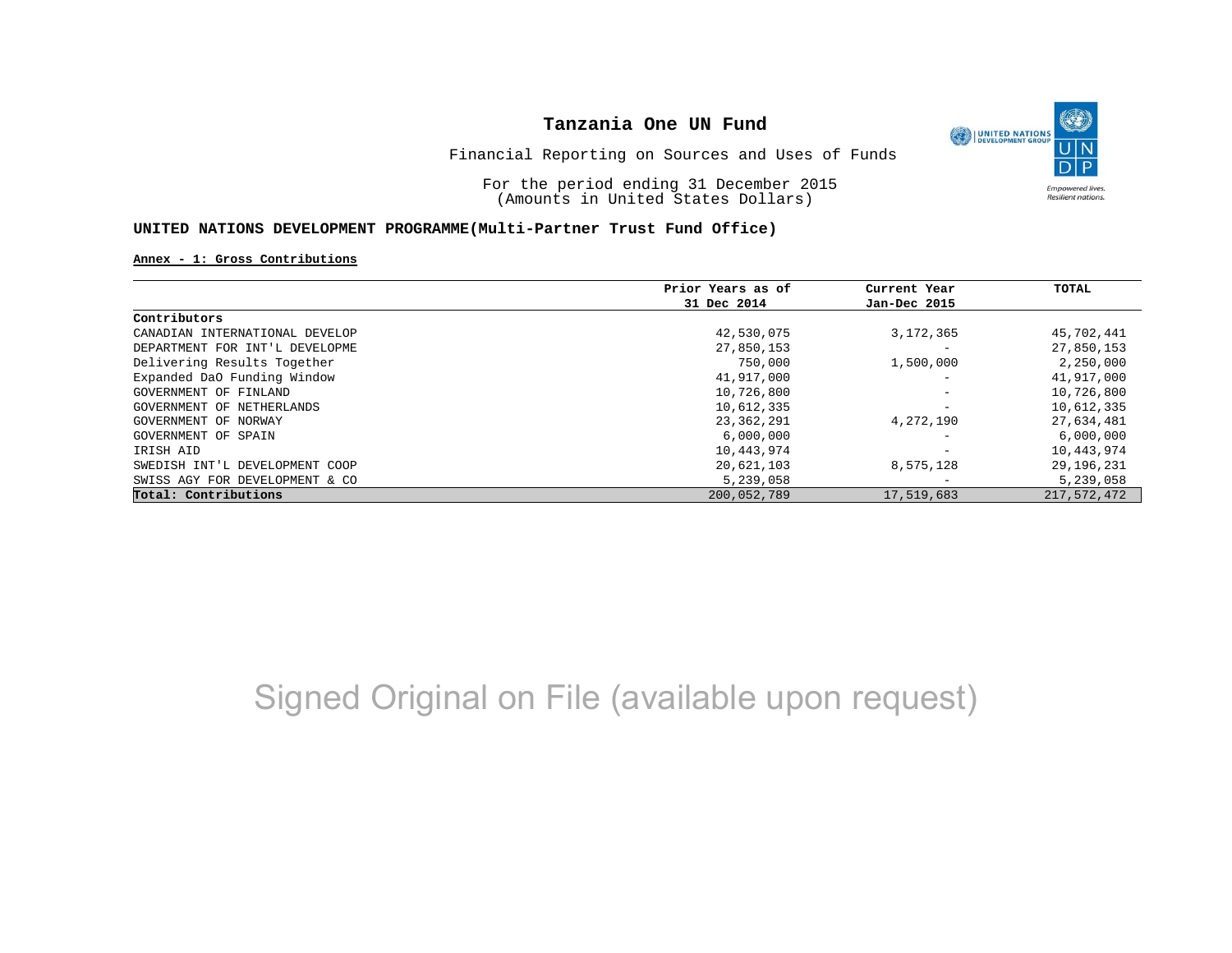

Financial Reporting on Sources and Uses of Funds

For the period ending 31 December 2015 (Amounts in United States Dollars)

#### **UNITED NATIONS DEVELOPMENT PROGRAMME(Multi-Partner Trust Fund Office)**

#### **Annex - 2: Transfers to Participating Organizations**

|                                                | Prior Years as of | Current Year<br>Jan-Dec 2015 | TOTAL         |
|------------------------------------------------|-------------------|------------------------------|---------------|
|                                                | 31 Dec 2014       |                              |               |
| <b>FAO</b>                                     | 8,189,172         | 717,416                      | 8,906,588     |
| ILO                                            | 11,733,299        | 2,893,504                    | 14,626,803    |
| IOM                                            | 4,392,887         | 625,895                      | 5,018,782     |
| ITC                                            | 996,248           | 231,878                      | 1,228,126     |
| UNAIDS                                         | 725,906           | $\overline{\phantom{m}}$     | 725,906       |
| UNCDF                                          | 1,815,298         | 587,548                      | 2,402,846     |
| UNCTAD                                         | 685,521           | 361,535                      | 1,047,056     |
| <b>UNDP</b>                                    | 68,455,890        | 4,430,402                    | 72,886,292    |
| UNEP                                           | 1,137,743         | 17,550                       | 1,155,294     |
| UNESCO                                         | 9,387,542         | 716,073                      | 10,103,614    |
| UNFPA                                          | 11,322,017        | 1,511,418                    | 12,833,435    |
| UNHABITAT                                      | 1,575,778         |                              | 1,575,778     |
| UNHCR                                          | 11, 273, 251      | 311,661                      | 11,584,912    |
| UNICEF                                         | 23,852,978        | 3,551,016                    | 27,403,994    |
| UNIDO                                          | 10,310,893        | 1,836,173                    | 12,147,067    |
| UNODC                                          | 984,913           | 26,306                       | 1,011,220     |
| <b>UNWOMEN</b>                                 | 2,475,773         | 2,180,421                    | 4,656,194     |
| WFP                                            | 13,720,276        | 1,856,014                    | 15,576,290    |
| WHO                                            | 15, 277, 748      | 3,146,629                    | 18,424,377    |
| Total Transfers to Participating Organizations | 198, 313, 133     | 25,001,441                   | 223, 314, 574 |

# Signed Original on File (available upon request)